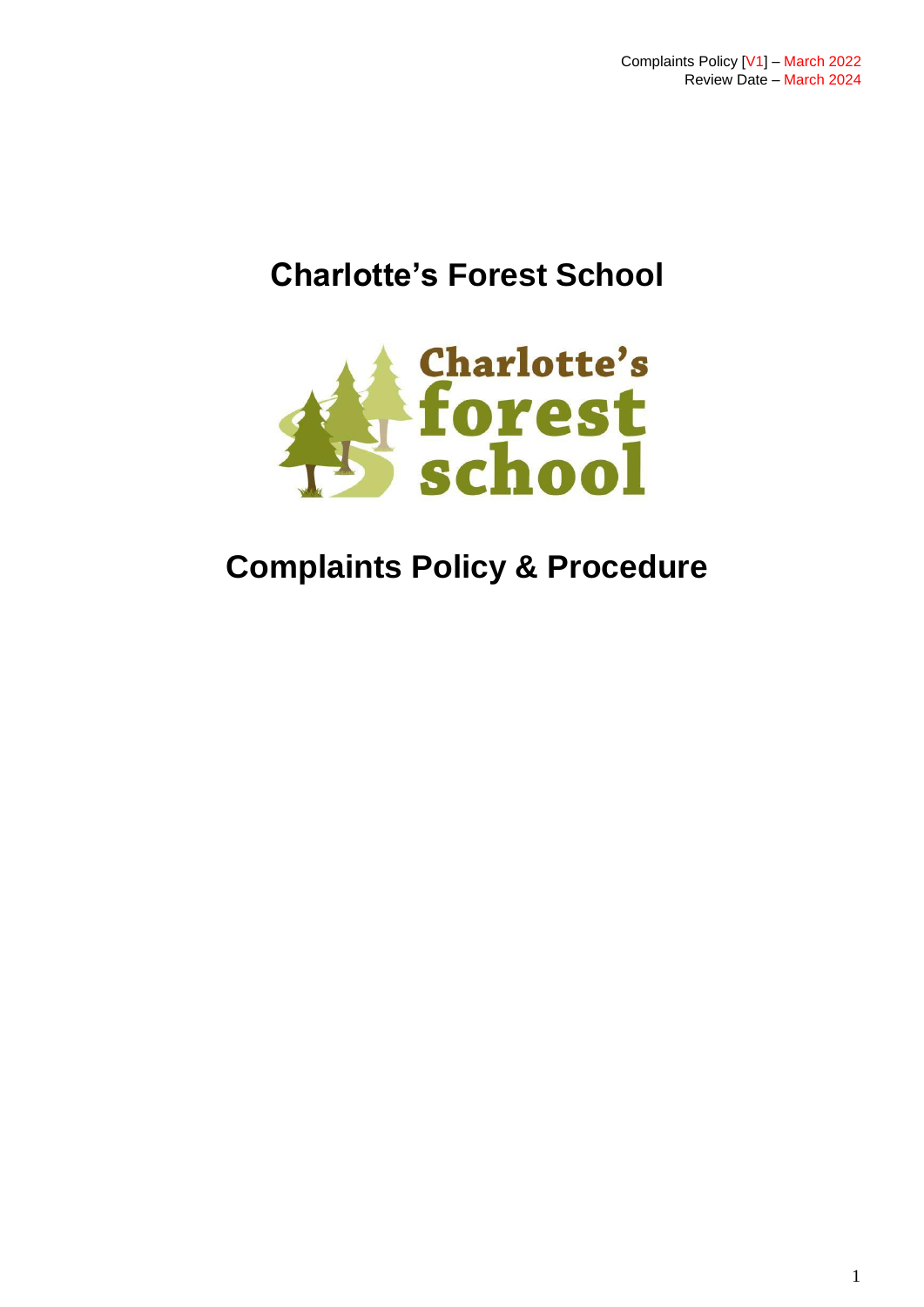### **Complaints Policy**

#### **1. Overview**

1.1 Charlotte's Forest School is committed to providing an open and accountable quality service for all. One way we continue to improve is by listening and responding to all complaints, by rectifying errors and taking whatever steps possible to prevent further occurrences.

1.2 Charlotte's Forest School aims to ensure that:

- a) Making a complaint is as easy as possible.
- b) We deal with complaints promptly, politely, fairly, factually and confidentially.
- c) We deal with complaints as an expression of dissatisfaction with our service that requires prompt action or response.
- d) We respond in the correct and proper way, with explanation, apology or information as appropriate.
- e) We review and learn from complaints thereby improving our service.

1.3 We recognise that many concerns need to be raised informally and dealt with quickly. However, if concerns cannot be resolved informally, immediately or the matter is serious then the formal complaints policy should be followed.

1.4 Complaints regarding teaching, assessment, recording and quality assurance are initially handled by Charlotte's Forest School who are an ITC First approved Centre offering ITC qualifications.

1.5 After exhausting Charlotte's Forest School procedures, if you are dissatisfied with a decision made or procedures followed by Charlotte's Forest School you can then complain to ITC First, our Awarding Organisation/Body.

#### **2. A complaint or an appeal**

2.1 An appeal occurs when a judgement decision has been made. E.g. Candidates may appeal assessment decisions.

2.2 Any individual or organisation that is affected by an assessment decision made by Charlotte's Forest School or ITC First is eligible to take advantage of the appeals process.

2.3 The ITC First Appeals Policy can be found on the policies/procedures page of the ITC website. The Charlotte's Forest School Appeals Policy may be found on the Charlotte's Forest School website (www.charlotteswood.co.uk) or can be applied for directly.

#### **3. Formal complaints to Charlotte's Forest School**

3.1 This formal complaint procedure is intended to ensure all complaints are handled fairly and consistently.

3.2 A formal complaint should be instigated if informal methods do not resolve the concern.

#### 3.3 Charlotte's Forest School will:

- a) Respond to the formal complaint in writing within 5 working days, stating the time period for a considered response [15 working days].
- b) Deal reasonably and sensitively to the complaint.
- c) Take action where appropriate.

#### 3.4 The complainant should:

- a) Complain in writing
- b) Use the word 'complaint' to avoid any misinterpretation of any comment, or other statements or correspondence received.
- c) Raise concerns and explain clearly all details, consequences as a result and the form of redress or change in operations that are sought.
- d) Complain to Charlotte's Forest School within 8 weeks of the occurrence.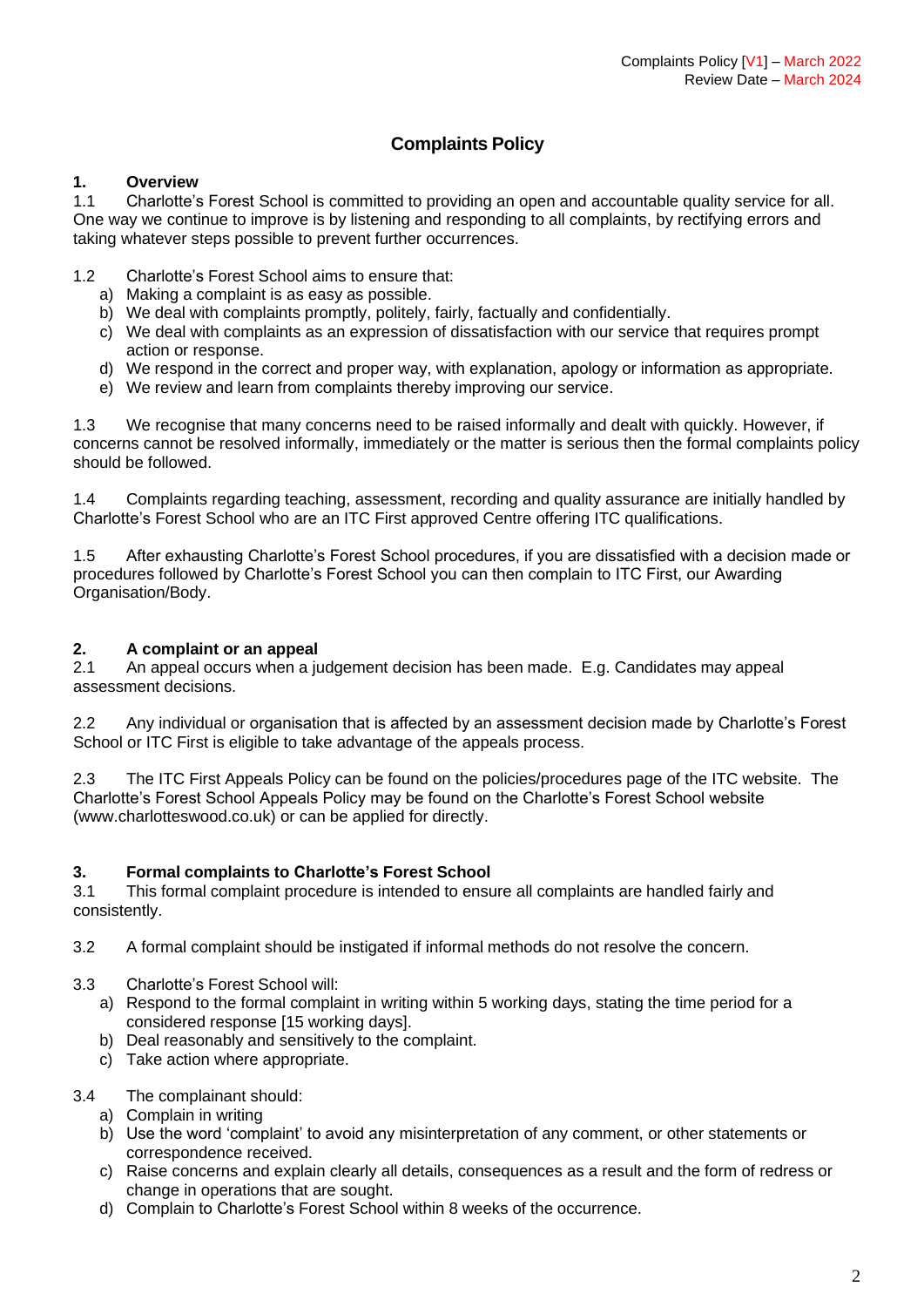3.5 Charlotte's Forest School will investigate the subject matter of the complaint and reply in writing within 15 working days.

3.6 If the complainant is not satisfied with the response then they can write directly to Charlotte's Forest School for review and if still not satisfied can complain to ITC Awards Manager who will follow ITC published procedures for handling complaints.

3.7 If not satisfied with ITC First published procedures then a complaint can be escalated to the external regulators, Ofqual or SQA (if enrolled on an SQA Accredited qualification) after exhausting ITC First complaints procedure.

3.8 **SQA Complaints ONLY**. If the complaint has been escalated to SQA Accreditation and the candidate is not satisfied with SQA Accreditation complaint procedures the complaint can be ultimately raised to the Scottish Public Services Ombudsman (SPSO).

3.8 Charlotte's Forest School will log any complaints received including the response and actions taken. These will be reviewed at the time of the complaints and annually for trends and preventative actions required – Refer Appendix 1.